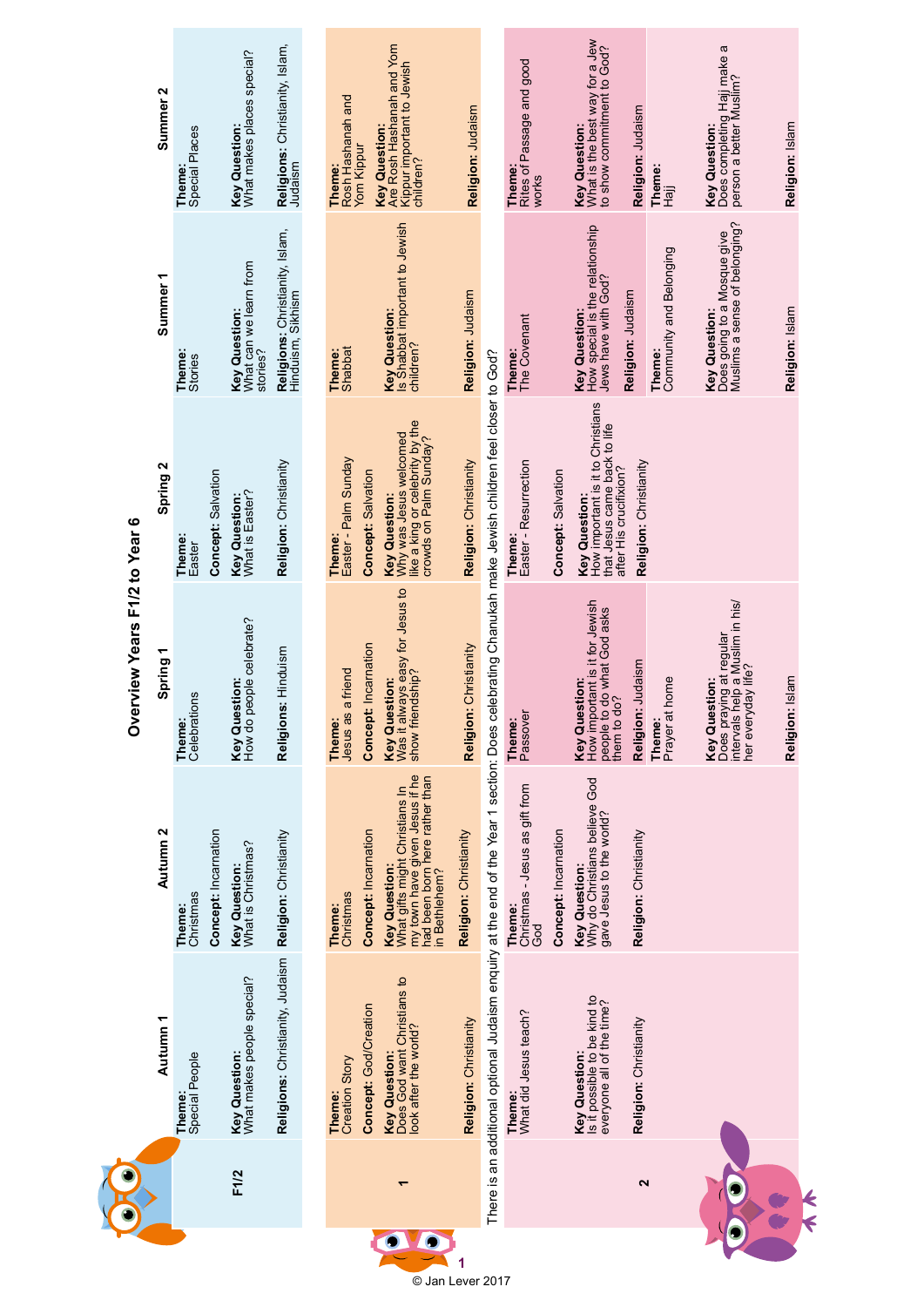|   |                                                                                                                                       |                                                                                     | <b>DAALAM LASH WASHAIND</b>                                                                             |                                                                       |                                                                      |                                                                                  |
|---|---------------------------------------------------------------------------------------------------------------------------------------|-------------------------------------------------------------------------------------|---------------------------------------------------------------------------------------------------------|-----------------------------------------------------------------------|----------------------------------------------------------------------|----------------------------------------------------------------------------------|
|   | Theme:<br>Divali                                                                                                                      | Christmas<br>Theme:                                                                 | Jesus' Miracles<br>Theme:                                                                               | Theme:<br>Easter - Forgiveness                                        | <b>Hindu Beliefs</b><br>*Theme:                                      | Pilgrimage to the River Ganges<br>*Theme:                                        |
| K |                                                                                                                                       | Concept: Incarnation                                                                | Concept: Incarnation                                                                                    | Concept: Salvation                                                    |                                                                      |                                                                                  |
|   | bring a feeling of belonging to a<br>Hindu child?<br>home and in the community<br>Would celebrating Divali at<br><b>Key Question:</b> | <b>Key Question:</b><br>Has Christmas lost its true<br>meaning?                     | Could Jesus heal people? Were<br>these miracles or is there some<br>other explanation?<br>Key Question: | <b>Key Question:</b><br>What is 'good' about Good<br>Friday?          | Key Question:<br>How can Brahman be<br>everywhere and in everything? | Key Question:<br>Would visiting the River Ganges<br>feel special to a non-Hindu? |
|   | Religion: Hinduism                                                                                                                    | Religion: Christianity                                                              | Religion: Christianity                                                                                  | Religion: Christianity                                                | Religion: Hinduism                                                   | Religion: Hinduism                                                               |
| S | The Amrit Ceremony and the<br>*Theme:<br>Khalsa                                                                                       |                                                                                     |                                                                                                         |                                                                       | Sharing and Community<br>*Theme:                                     | Prayer and Worship<br>*Theme:                                                    |
|   | Does joining the Khalsa make a<br>person a better Sikh?<br>Key Question:                                                              |                                                                                     |                                                                                                         |                                                                       | Key Question:<br>Do Sikhs think it is important to<br>share?         | What is the best way for a Sikh to<br>show commitment to God?<br>Key Question:   |
|   | Religion: Sikhism                                                                                                                     |                                                                                     |                                                                                                         |                                                                       | Religion: Sikhism                                                    | Religion: Sikhism                                                                |
|   |                                                                                                                                       |                                                                                     |                                                                                                         |                                                                       |                                                                      |                                                                                  |
|   | Beliefs and Practices<br>Theme:                                                                                                       | Concept: Incarnation<br>Christmas<br>Theme:                                         | Passover<br>Theme:                                                                                      | Concept: Salvation<br>Theme:<br>Easter                                | Rites of Passage and good<br>Theme:<br>works                         | Prayer and Worship<br>Theme:                                                     |
|   | <b>Key Question:</b>                                                                                                                  | <b>Key Question:</b>                                                                | Key Question:                                                                                           | <b>Key Question:</b>                                                  | <b>Key Question:</b>                                                 | <b>Key Question:</b>                                                             |
|   | How special is the relationship<br>Jews have with God?                                                                                | What is the most significant<br>part of the nativity story for<br>Christians today? | How important is it for Jewish<br>people to do what God asks<br>them to do?                             | Is forgiveness always possible<br>for Christians?                     | What is the best way for a Jew<br>to show commitment to God?         | Do people need to go to church<br>to show they are Christians?                   |
| 4 | Religion: Judaism                                                                                                                     | Religion: Christianity                                                              | Religion: Judaism                                                                                       | Religion: Christianity                                                | Religion: Judaism                                                    | Religion: Christianity                                                           |
|   | Theme:<br>Buddha's teachings                                                                                                          |                                                                                     | The 8-fold path<br>Theme:                                                                               |                                                                       | Theme:<br>The 8-fold path                                            |                                                                                  |
|   | Key Question:                                                                                                                         |                                                                                     | Key Question:                                                                                           |                                                                       | <b>Key Question:</b>                                                 |                                                                                  |
|   | Is it possible for everyone to be<br>happy?                                                                                           |                                                                                     | make the world a better place?<br>Buddha's teachings<br>Can the                                         |                                                                       | What is the best way for a<br>Buddhist to lead a good life?          |                                                                                  |
|   | Religion: Buddhism                                                                                                                    |                                                                                     | Religion: Buddhism                                                                                      |                                                                       | Religion: Buddhism                                                   |                                                                                  |
|   | There is an additional optional Christianity enquiry at the end of the Year 4 section: Why                                            |                                                                                     |                                                                                                         | are there four Gospels and how are they relevant to Christians today? |                                                                      |                                                                                  |

Overview Years F1/2 to Year 6 **Overview Years F1/2 to Year 6**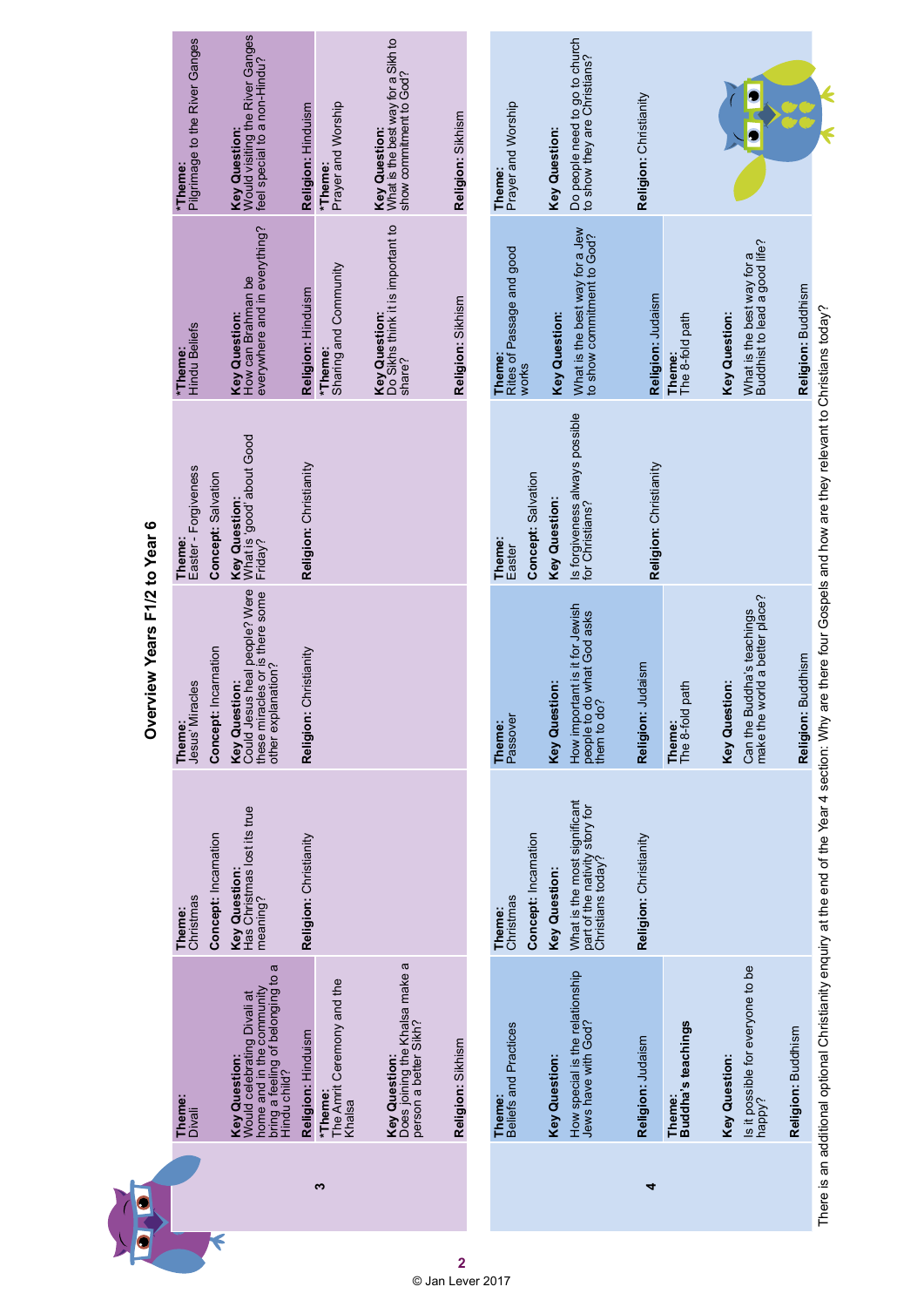|   |                                                                                                                                                                           |                                                                                                                                         | Overview Years F1/2 to Year 6                                               |                                                                                                            |                                                                                                   |                                                                                              |
|---|---------------------------------------------------------------------------------------------------------------------------------------------------------------------------|-----------------------------------------------------------------------------------------------------------------------------------------|-----------------------------------------------------------------------------|------------------------------------------------------------------------------------------------------------|---------------------------------------------------------------------------------------------------|----------------------------------------------------------------------------------------------|
|   | Belief into action<br>*Theme:                                                                                                                                             | Christmas<br>Theme:                                                                                                                     | Beliefs and moral values<br>*Theme:                                         | Theme:<br>Easter                                                                                           | Prayer and Worship<br>*Theme:                                                                     | <b>Theme:</b><br>Beliefs and Practices                                                       |
|   |                                                                                                                                                                           | Concept: Incarnation                                                                                                                    |                                                                             | Concept: Salvation                                                                                         |                                                                                                   |                                                                                              |
|   | How far would a Sikh go for his/<br><b>Key Question:</b><br>her religion?                                                                                                 | Key Question:<br>Is the Christmas story true?                                                                                           | Key Question:<br>Are Sikh stories important<br>today?                       | Christians to believe God<br>intended Jesus to die?<br>How significant is it for<br><b>Key Question:</b>   | Key Question:<br>What is the best way for a Sikh<br>to show commitment to God?                    | Christian to show commitment<br><b>Key Question:</b><br>What is the best way for a<br>o God? |
| 5 | Religion: Sikhism                                                                                                                                                         | Religion: Christianity                                                                                                                  | Religion: Sikhism                                                           | Religion: Christianity                                                                                     | Religion: Sikhism                                                                                 | Religion: Christianity                                                                       |
|   | *Theme:                                                                                                                                                                   |                                                                                                                                         | *Theme:                                                                     |                                                                                                            | *Theme:                                                                                           |                                                                                              |
|   | Prayer and Worship                                                                                                                                                        |                                                                                                                                         | <b>Hindu Beliefs</b>                                                        |                                                                                                            | Beliefs and moral values                                                                          |                                                                                              |
|   | Hindu to show commitment to<br>What is the best way for a<br><b>Key Question:</b><br>God?                                                                                 |                                                                                                                                         | everywhere and in everything?<br>How can Brahman be<br><b>Key Question:</b> |                                                                                                            | Do beliefs in Karma, Samsara<br>and Moksha help Hindus lead<br><b>Key Question</b><br>good lives? |                                                                                              |
|   | Religion: Hinduism                                                                                                                                                        |                                                                                                                                         | Religion: Hinduism                                                          |                                                                                                            | Religion: Hinduism                                                                                |                                                                                              |
|   | There is an additional optional Christianity enquiry at the end of the Year 5 section: Does belief in the Trinity help Christians make better sense of God as a whole?    |                                                                                                                                         |                                                                             |                                                                                                            |                                                                                                   |                                                                                              |
|   | <b>Beliefs and Practices</b><br>Theme:                                                                                                                                    | Christmas<br>Theme:                                                                                                                     | <b>Beliefs and Meaning</b><br>Theme:                                        | Theme:<br>Easter                                                                                           | Beliefs and moral values<br>Theme:                                                                |                                                                                              |
|   |                                                                                                                                                                           | Concept: Incarnation                                                                                                                    | <b>Concept: Salvation</b>                                                   | Concept: Gospel                                                                                            |                                                                                                   |                                                                                              |
|   | Muslim to show commitment to<br>What is the best way for a<br><b>Key Question:</b><br>God?                                                                                | How significant is it that Mary<br>was Jesus' mother?<br><b>Key Question:</b>                                                           | s anything ever eternal?<br><b>Key Question:</b>                            | Is Christianity still a strong<br>religion 2000 years after Jesus<br>was on Earth?<br><b>Key Question:</b> | Doés belief in Akhirah (life after death) help Muslims lead good<br>ives?<br><b>Key Question:</b> |                                                                                              |
|   | Religion: Islam                                                                                                                                                           | Religion: Christianity                                                                                                                  | Religion: Christianity                                                      | Religion: Christianity                                                                                     | Religion: Islam<br>NB: This enquiry is taught in 2 sections over the term                         |                                                                                              |
| ဖ |                                                                                                                                                                           | Christmas<br>Theme:                                                                                                                     |                                                                             |                                                                                                            |                                                                                                   |                                                                                              |
|   |                                                                                                                                                                           | Concept: Incarnation                                                                                                                    |                                                                             |                                                                                                            |                                                                                                   |                                                                                              |
|   |                                                                                                                                                                           | understand who Jesus was and<br>and traditions help Christians<br>Do Christmas celebrations<br>why he was born?<br><b>Key Question:</b> |                                                                             |                                                                                                            |                                                                                                   |                                                                                              |
|   |                                                                                                                                                                           | Religion: Christianity                                                                                                                  |                                                                             |                                                                                                            |                                                                                                   |                                                                                              |
|   | There is an additional optional Christianity enquiry at the end of the Year 6 section: How did Jesus create a 'New Covenant' and what does that mean to Christians today? |                                                                                                                                         |                                                                             |                                                                                                            |                                                                                                   |                                                                                              |
|   |                                                                                                                                                                           |                                                                                                                                         |                                                                             |                                                                                                            |                                                                                                   |                                                                                              |

**T**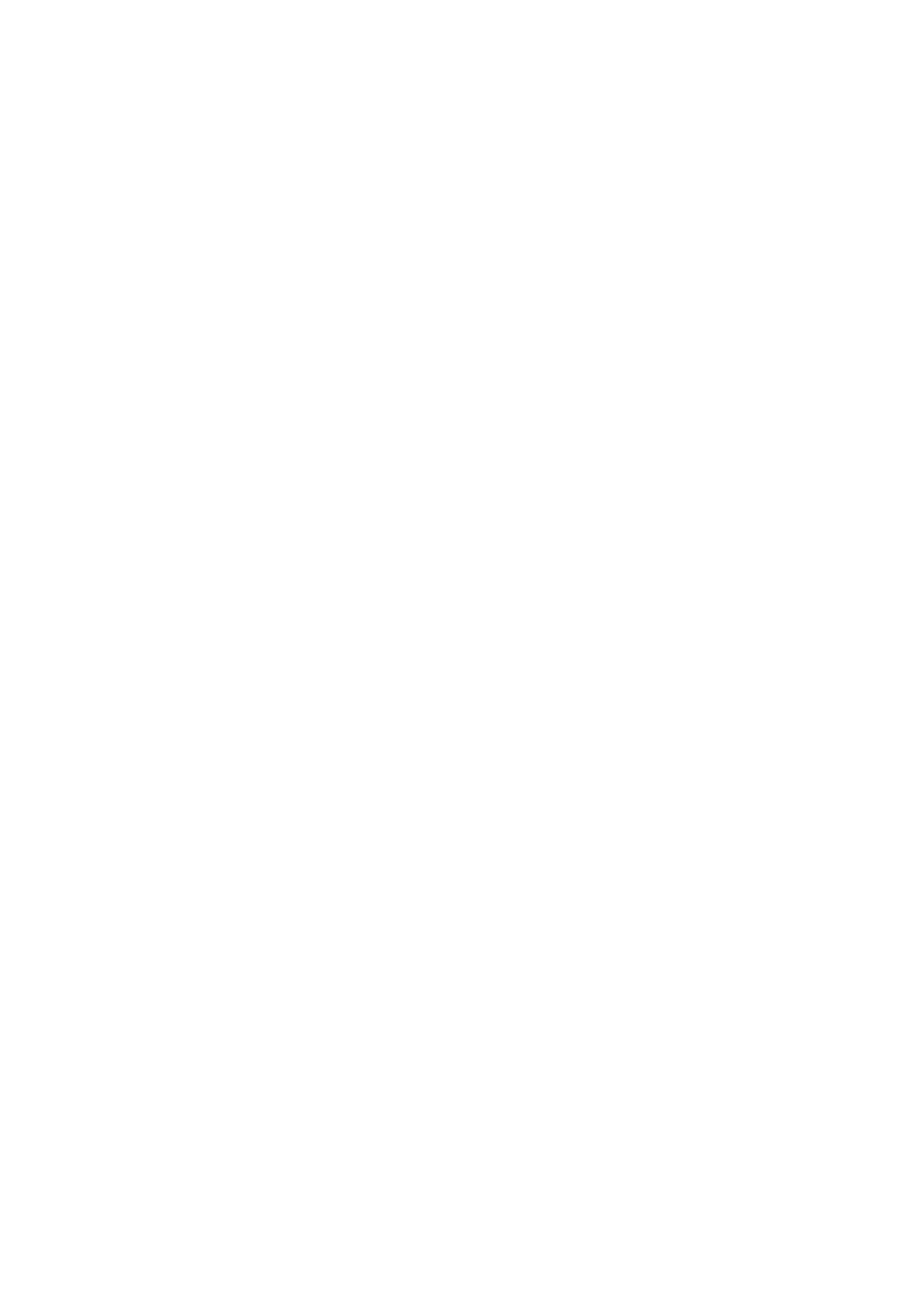

# **How does Discovery RE support the promotion of British Values?**

Specific links between British Values and Discovery RE by Key Stage:

Please note for "Rule of Law", ticks have been added because even though Discovery RE does not teach UK law, it teaches children of the laws of that religion so that they understand what a law might be. As the whole point of any RE curriculum is to promote tolerance of those of different faiths and beliefs and mutual respect, these values are ticked throughout.

Because this is a detailed scheme of work (medium term planning), not individual lesson plans, many of the values will be covered or not by the way the teacher/practitioner explains the concepts included and the language used. The ticks below represent the most likely/feasible connections that can be made although the teacher may well be able to make further connections to e.g. individual liberty and democracy by consciously deciding to include them.

#### **Foundation 1 and 2**

| <b>Discovery RE Enquiry</b>        | <b>Religions</b><br>studied:                                           | <b>British Values</b> |                                 |                       |                   |                                                             |
|------------------------------------|------------------------------------------------------------------------|-----------------------|---------------------------------|-----------------------|-------------------|-------------------------------------------------------------|
|                                    |                                                                        | Democracy             | Rule of Law                     | Individual<br>Liberty | Mutual<br>Respect | Tolerance<br>of those of<br>different faiths<br>and beliefs |
| What makes people special?         | Christianity<br>/Judaism                                               |                       | $\sqrt{ }$ (10<br>commandments) |                       | ✓                 |                                                             |
| What is Christmas?                 | Christianity                                                           |                       |                                 |                       | ✓                 |                                                             |
| How do people celebrate?           | <b>Hinduism</b>                                                        |                       |                                 | ✓                     | ✓                 |                                                             |
| What is Easter?                    | Christianity                                                           |                       | ✓                               |                       |                   |                                                             |
| What can we learn from<br>stories? | <b>Buddhism</b><br>Christianity<br>Sikhism<br>Islam<br><b>Hinduism</b> |                       |                                 | ✓                     | ✓                 |                                                             |
| What makes places special?         | Christianity<br>Islam<br>Judaism                                       |                       |                                 | ✓                     | ✓                 | ✓                                                           |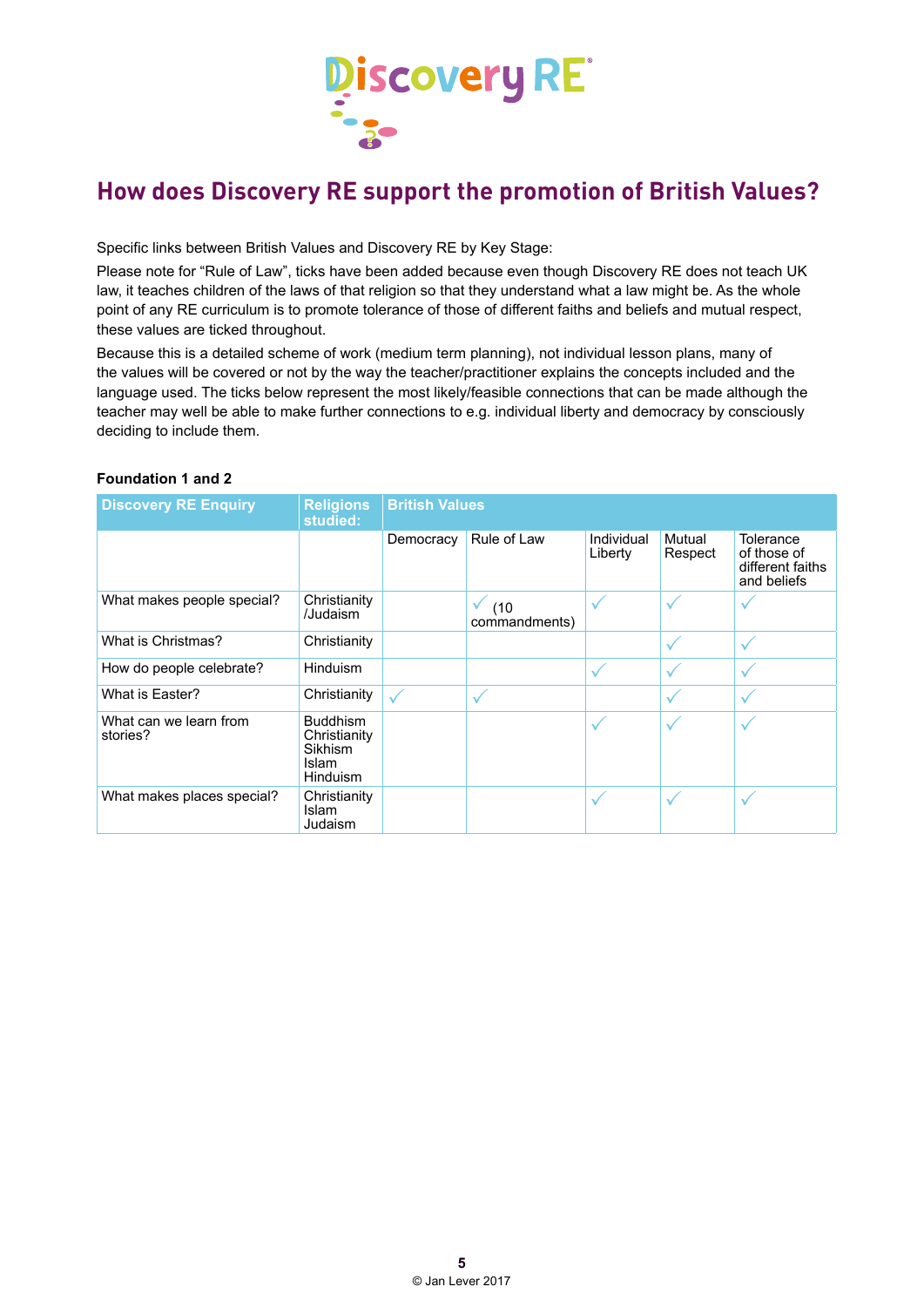

## **Key Stage 1**

| <b>Discovery RE Enquiry</b>                                                                                         | <b>Religions</b><br>studied: | <b>British Values</b> |                                                           |                       |                   |                                                             |
|---------------------------------------------------------------------------------------------------------------------|------------------------------|-----------------------|-----------------------------------------------------------|-----------------------|-------------------|-------------------------------------------------------------|
|                                                                                                                     |                              | Democracy             | Rule of Law                                               | Individual<br>Liberty | Mutual<br>Respect | Tolerance<br>of those of<br>different faiths<br>and beliefs |
| Year <sub>1</sub>                                                                                                   |                              |                       |                                                           |                       |                   |                                                             |
| Does God want Christians to<br>look after the world?                                                                | Christianity                 |                       | not to damage<br>others' property<br>/graffiti etc.       |                       | $\checkmark$      |                                                             |
| What gifts might Christians in<br>my town have given Jesus if<br>he had been born here rather<br>than in Bethlehem? | Christianity                 |                       |                                                           |                       | $\checkmark$      | $\checkmark$                                                |
| Was it always easy for Jesus<br>to show friendship?                                                                 | Christianity                 |                       |                                                           | $\checkmark$          | $\checkmark$      | $\checkmark$                                                |
| Why was Jesus welcomed<br>like a king or celebrity by the<br>crowds on Palm Sunday?                                 | Christianity                 | ✓                     | (Roman rule/<br>how to treat<br>monarchy)                 |                       | ✓                 |                                                             |
| Is Shabbat important to Jewish<br>children?                                                                         | Judaism                      |                       | $\checkmark$<br>(Shabbat<br>rules)                        | $\checkmark$          | $\checkmark$      | $\checkmark$                                                |
| Are Rosh Hashanah and Yom<br>Kippur important to Jewish<br>children?                                                | Judaism                      |                       |                                                           | $\checkmark$          | $\checkmark$      | $\checkmark$                                                |
|                                                                                                                     |                              | Democracy             | Rule of Law                                               | Individual<br>Liberty | Mutual<br>Respect | Tolerance<br>of those of<br>different faiths<br>and beliefs |
| Year <sub>2</sub>                                                                                                   |                              |                       |                                                           |                       |                   |                                                             |
| Is it possible to be kind to<br>everyone all of the time?                                                           | Christianity                 |                       |                                                           | $\checkmark$          | $\checkmark$      | $\checkmark$                                                |
| Why do Christians believe God<br>gave Jesus to the world?                                                           | Christianity                 |                       |                                                           |                       | ✓                 | $\checkmark$                                                |
| How important is it for Jewish<br>people to do what God asks<br>them to do?<br><b>OR</b>                            | Judaism                      |                       | ✓<br>(Passover rules)                                     | ✓                     | $\checkmark$      | $\checkmark$                                                |
| Does praying at regular<br>intervals help a Muslim in his/<br>her everyday life?                                    | Islam                        |                       |                                                           |                       | $\checkmark$      | $\checkmark$                                                |
| How important is it to<br>Christians that Jesus came<br>back to life after his crucifixion?                         | Christianity                 |                       | $\checkmark$                                              |                       |                   |                                                             |
| How special is the relationship<br>Jews have with God?<br><b>OR</b>                                                 | Judaism                      |                       | (The Covenant)                                            | $\checkmark$          | ✓                 | $\checkmark$                                                |
| Does going to a Mosque gives<br>Muslims a sense of belonging?                                                       | <b>Islam</b>                 |                       | $\checkmark$ (prayer in the<br>Qur'an/pillar of<br>Islam) |                       | ✓                 |                                                             |
| What is the best way for a Jew<br>to show commitment to God?<br><b>OR</b>                                           | Judaism                      |                       | $\checkmark$<br>$(613$ rules)                             | $\checkmark$          | ✓                 | ✓                                                           |
| Does completing Hajj make a<br>person a better Muslim?                                                              | Islam                        |                       | (Hajj as a pillar<br>of Islam)                            |                       | ✓                 |                                                             |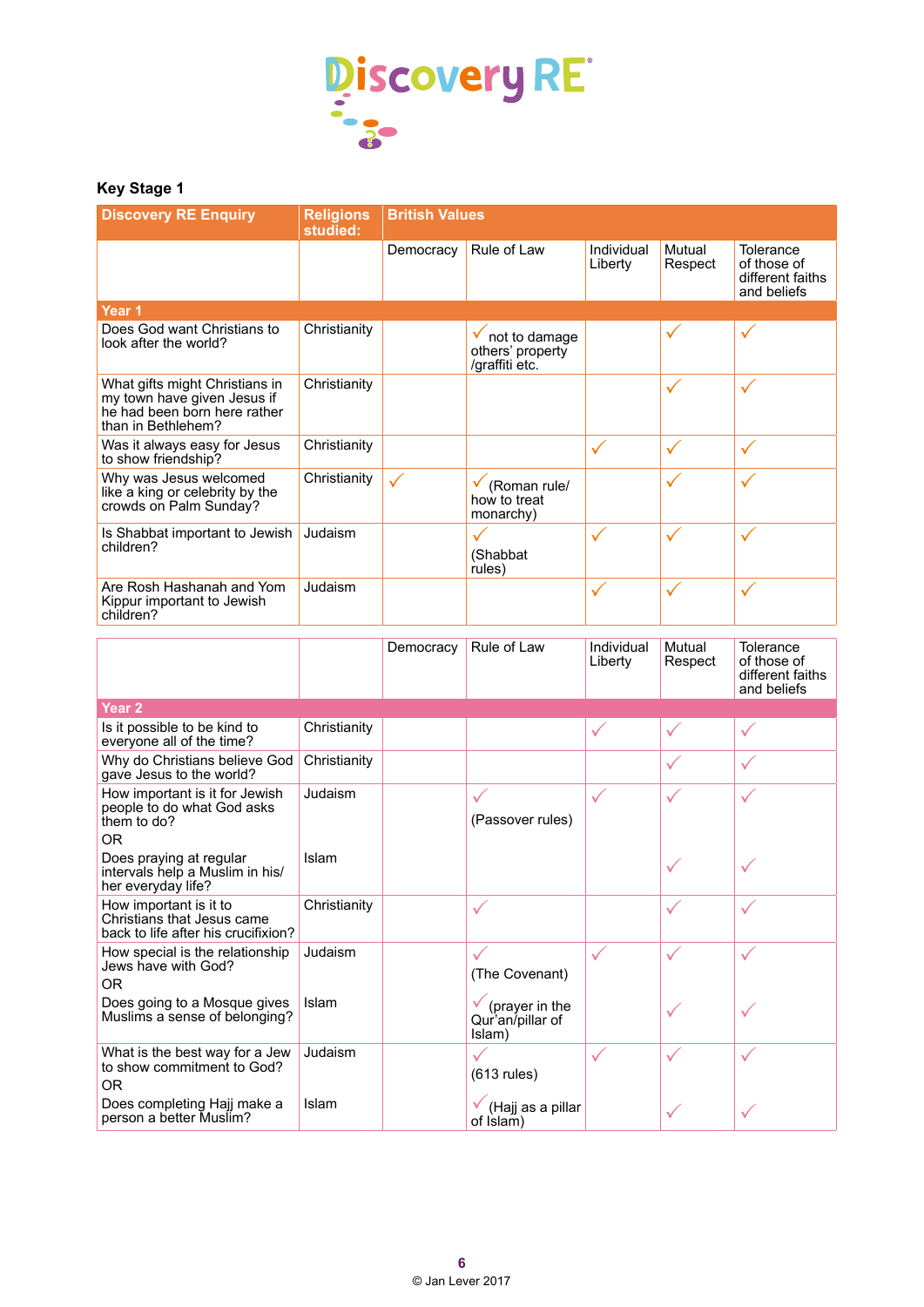

### **Lower Key Stage 2 (Yrs 3 & 4)**

| <b>Discovery RE Enquiry</b>                                                                                                     | <b>Religions</b><br>studied: | <b>British Values</b> |                                                           |                       |                   |                                                             |
|---------------------------------------------------------------------------------------------------------------------------------|------------------------------|-----------------------|-----------------------------------------------------------|-----------------------|-------------------|-------------------------------------------------------------|
|                                                                                                                                 |                              | Democracy             | Rule of Law                                               | Individual<br>Liberty | Mutual<br>Respect | Tolerance<br>of those of<br>different faiths<br>and beliefs |
| Year <sub>3</sub>                                                                                                               |                              |                       |                                                           |                       |                   |                                                             |
| Would celebrating Divali at<br>home and in the community<br>bring a feeling of belonging to<br>a Hindu child?<br>0 <sub>R</sub> | Hinduism                     |                       | ✓                                                         | $\checkmark$          | $\checkmark$      | ✓                                                           |
| Does joining the Khalsa make<br>a person a better Sikh?                                                                         | Sikhism                      |                       |                                                           | ✓                     | $\checkmark$      | ✓                                                           |
| Has Christmas lost its true<br>meaning?                                                                                         | Christianity                 |                       |                                                           |                       | $\checkmark$      | $\checkmark$                                                |
| Could Jesus heal people?<br>Were these miracles or is there<br>some other explanation?                                          | Christianity                 |                       |                                                           |                       | $\checkmark$      | $\checkmark$                                                |
| What is 'good' about Good<br>Friday?                                                                                            | Christianity                 |                       |                                                           |                       | $\checkmark$      | $\checkmark$                                                |
| How can Brahman be<br>everywhere and in everything?<br><b>OR</b>                                                                | Hinduism                     |                       | $\checkmark$ (Guru<br><b>Granth Sahib</b><br>- share with |                       | $\checkmark$      | $\checkmark$                                                |
| Do Sikhs think it is important to<br>share?                                                                                     | Sikhism                      |                       | those in need)                                            |                       | $\checkmark$      |                                                             |
| Would visiting the River<br>Ganges feel special to a non-<br>Hindu?                                                             | Hinduism                     |                       | $\checkmark$ (Guru<br>Granth Sahib)                       |                       | $\checkmark$      | $\checkmark$                                                |
| 0 <sub>R</sub>                                                                                                                  | Sikhism                      |                       |                                                           |                       | $\checkmark$      | ✓                                                           |
| What is the best way for a Sikh<br>to show commitment to God?                                                                   |                              |                       |                                                           |                       |                   |                                                             |

|                                                                                               |                            | Democracy | Rule of Law                              | Individual<br>Liberty                            | Mutual<br>Respect | Tolerance<br>of those of<br>different faiths<br>and beliefs |
|-----------------------------------------------------------------------------------------------|----------------------------|-----------|------------------------------------------|--------------------------------------------------|-------------------|-------------------------------------------------------------|
| Year <sub>4</sub>                                                                             |                            |           |                                          |                                                  |                   |                                                             |
| How special is the relationship<br>Jews have with God?<br><b>OR</b>                           | Judaism                    |           | (The<br>Covenant/<br>Torah)              | ✓                                                | ✓                 | ✓                                                           |
| Is it possible for everyone to be<br>happy?                                                   | <b>Buddhism</b>            |           |                                          | ✓                                                | $\checkmark$      | $\checkmark$                                                |
| What is the most significant<br>part of the nativity story for<br>Christians today?           | Christianity               |           |                                          |                                                  | ✓                 | $\checkmark$                                                |
| How important is it for Jewish<br>people to do what God asks<br>them to do?<br>0 <sub>R</sub> | Judaism                    |           | (kashrut/<br>UNCRC)                      | ✓                                                | $\checkmark$      | $\checkmark$                                                |
| Can the Buddha's teachings<br>make the world a better place?                                  | <b>Buddhism</b>            |           |                                          |                                                  | $\checkmark$      |                                                             |
| Is forgiveness always possible<br>for Christians?                                             | Christianity               |           | $\checkmark$                             | $\checkmark$ (Jesus<br>willingly gave<br>his up) | $\checkmark$      | ✓                                                           |
| What is the best way for a Jew<br>to show commitment to God?<br><b>OR</b>                     | Judaism<br><b>Buddhism</b> |           | $\checkmark$ (The<br>Covenant/<br>Torah) | ✓                                                | $\checkmark$      | $\checkmark$                                                |
| What is the best way for a<br>Buddhist to lead a good life?                                   |                            |           |                                          | ✓                                                | $\checkmark$      | $\checkmark$                                                |
| Do people need to go to<br>church to show they are<br>Christians?                             | Christianity               |           |                                          | ✓                                                | $\checkmark$      | $\checkmark$                                                |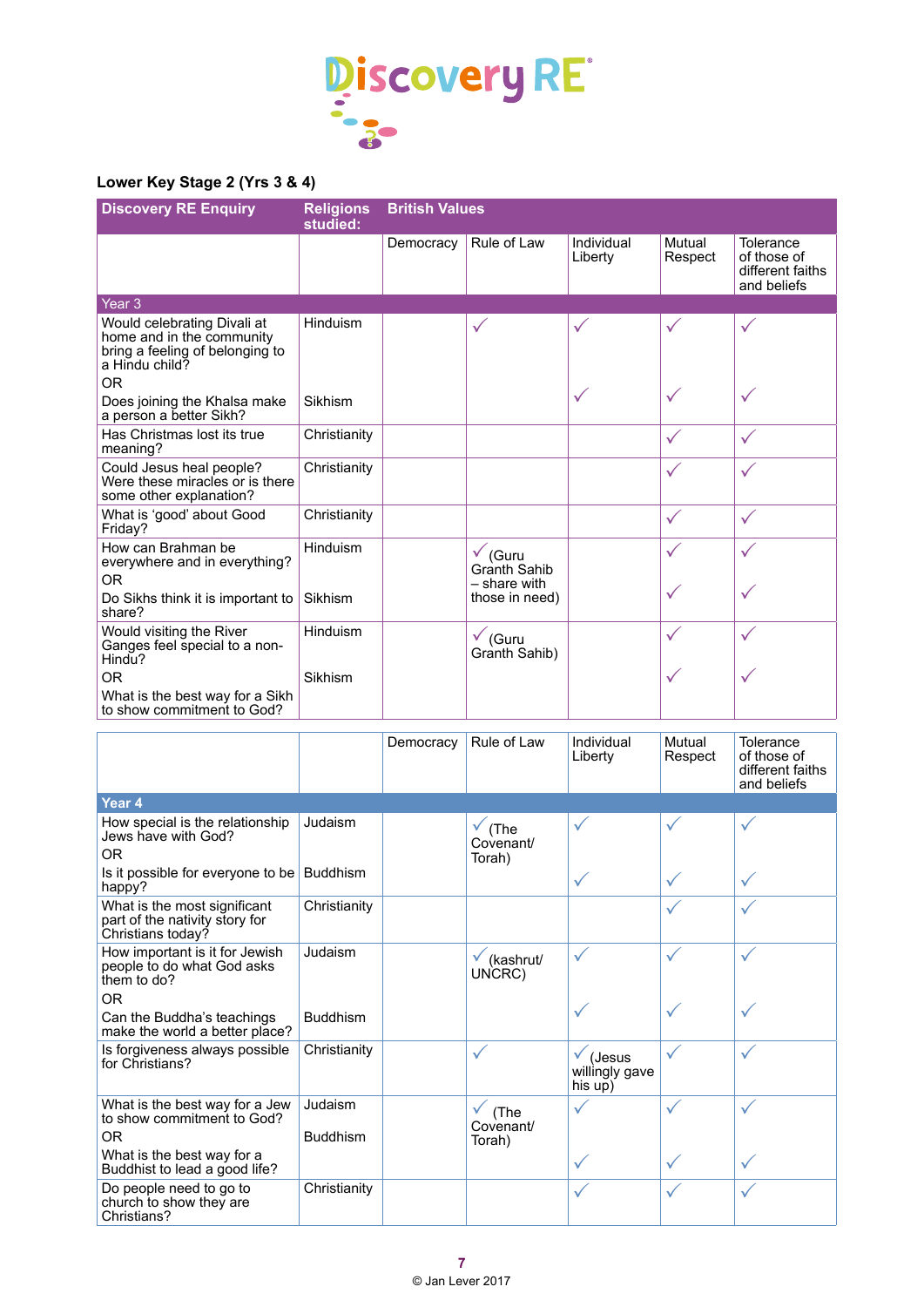

#### **Upper Key Stage 2 (Yr 5)**

| <b>Discovery RE Enquiry</b>                                                             | <b>Religions</b><br>studied: | <b>British Values</b> |                                              |                                               |                   |                                                             |
|-----------------------------------------------------------------------------------------|------------------------------|-----------------------|----------------------------------------------|-----------------------------------------------|-------------------|-------------------------------------------------------------|
|                                                                                         |                              | Democracy             | Rule of Law                                  | Individual<br>Liberty                         | Mutual<br>Respect | Tolerance<br>of those of<br>different faiths<br>and beliefs |
| Year <sub>5</sub>                                                                       |                              |                       |                                              |                                               |                   |                                                             |
| How far would a Sikh go for<br>his/her religion?                                        | Sikhism                      |                       | $\checkmark$ (Vedas)                         | $\checkmark$ (how<br>much                     | $\checkmark$      | $\checkmark$                                                |
| <b>OR</b><br>What is the best way for a<br>Hindu to show commitment to<br>God?          | Hinduism                     |                       |                                              | does a<br>Sikh give<br>up)                    | $\checkmark$      |                                                             |
| Is the Christmas story true?                                                            | Christianity                 |                       |                                              |                                               | $\checkmark$      | $\checkmark$                                                |
| Are Sikh stories important<br>today?                                                    | Sikhism                      |                       | $\checkmark$ (Guru Granth<br>Sahib)          |                                               | ✓                 | $\checkmark$                                                |
| OR.<br>How can Brahman be<br>everywhere and in everything?                              | Hinduism                     |                       |                                              |                                               |                   |                                                             |
| How significant is it for<br><b>Christians to believe God</b><br>intended Jesus to die? | Christianity                 |                       |                                              |                                               | $\checkmark$      | $\checkmark$                                                |
| What is the best way for a Sikh<br>to show commitment to God?<br>0 <sub>R</sub>         | Sikhism                      |                       | $\checkmark$ (Guru Granth<br>Sahib)          |                                               | $\checkmark$      | $\checkmark$                                                |
| Do beliefs in karma, samsara<br>and moksha help Hindus lead<br>good lives?              | Hinduism                     |                       | $\checkmark$<br>Bhagavad Gita/<br>Upanishads |                                               | $\checkmark$      | ✓                                                           |
| What is the best way for a<br>Christian to show commitment<br>to God?                   | Christianity                 |                       | $\checkmark$ (10<br>commandments)            | $\checkmark$ e.g.<br>Martin<br>Luther<br>King | $\checkmark$      | $\checkmark$                                                |